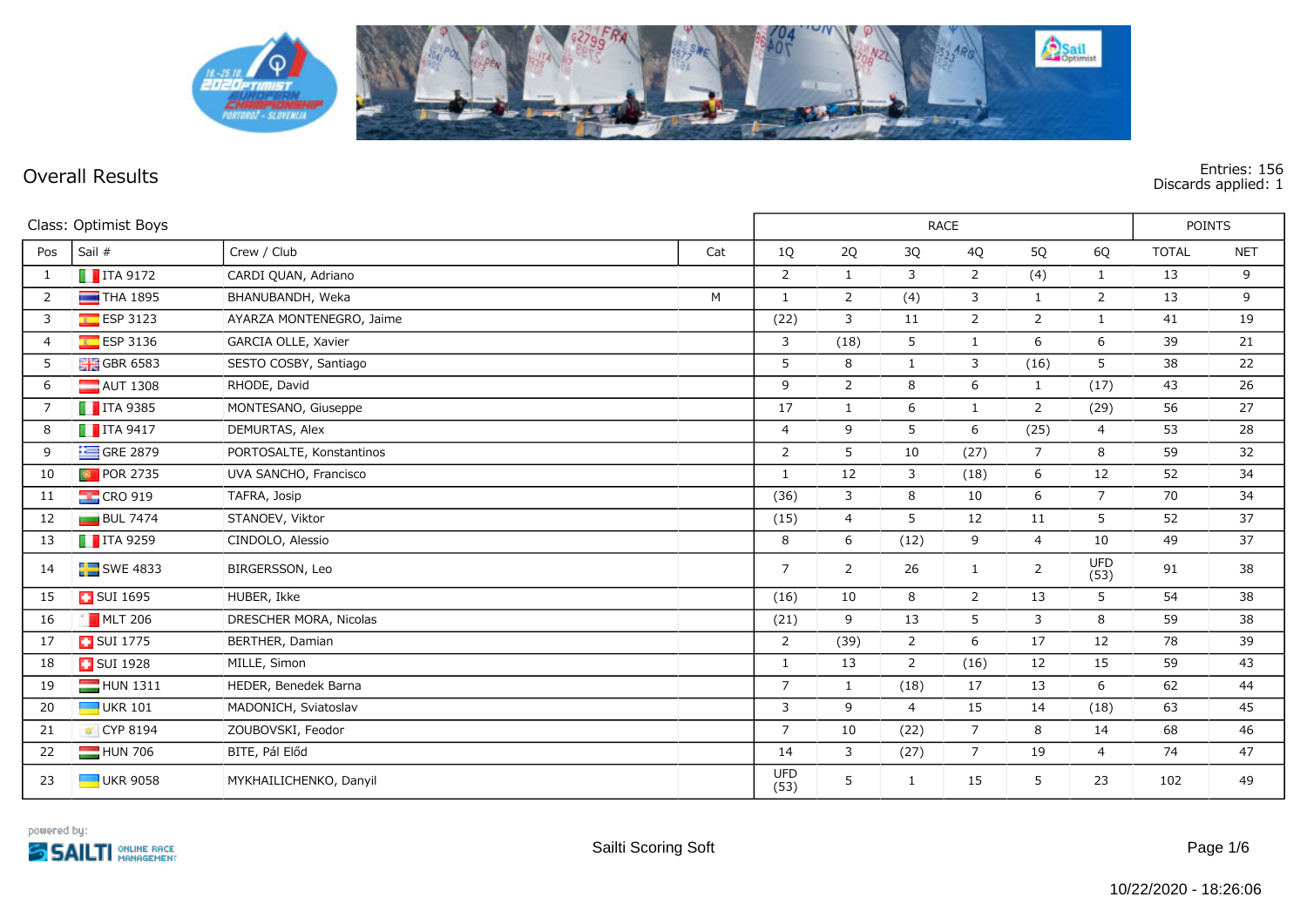| 24 | $SWE$ 4831              | BJORKMAN, Philip                 | 5                  | $\overline{7}$     | 11                 | (44)           | 5                  | 21                 | 93  | 49 |
|----|-------------------------|----------------------------------|--------------------|--------------------|--------------------|----------------|--------------------|--------------------|-----|----|
| 25 | $\blacksquare$ FRA 2785 | ANATOLE, Thomas                  | 5                  | (24)               | $\mathbf{1}$       | 21             | 14                 | 9                  | 74  | 50 |
| 26 | <b>B</b> SUI 1844       | LEIMGRUBER, Arnaud               | $\overline{4}$     | 10                 | 9                  | (24)           | 10                 | 19                 | 76  | 52 |
| 27 | <b>B</b> SUI 1907       | DITTEL, Lars                     | 8                  | $\overline{4}$     | 24                 | (34)           | $\mathbf{1}$       | 17                 | 88  | 54 |
| 28 | $\blacksquare$ FRA 2847 | CÔME, Vic-Molinero               | $\overline{4}$     | <b>UFD</b><br>(53) | 16                 | $\overline{4}$ | 22                 | <b>STP</b><br>8    | 107 | 54 |
| 29 | $\frac{1}{2}$ CRO 1220  | TOL, Tristan                     | 13                 | 15                 | $\overline{7}$     | 13             | (24)               | 6                  | 78  | 54 |
| 30 | <b>C</b> BRA 4098       | MENEZES, Fernando                | 18                 | 17                 | 9                  | (25)           | 12                 | $\mathbf{1}$       | 82  | 57 |
| 31 | $\frac{1}{2}$ ISR 122   | BAR, Kfir                        | 9                  | 11                 | 28                 | 12             | (36)               | $\overline{2}$     | 98  | 62 |
| 32 | $\blacksquare$ BEL 1195 | BORGHIJS, Sander                 | $\boldsymbol{6}$   | 14                 | 25                 | 11             | (29)               | $11\,$             | 96  | 67 |
| 33 | <b>FRA 2809</b>         | TOM, Goron                       | <b>STP</b><br>8    | 19                 | $\overline{7}$     | 10             | 23                 | <b>UFD</b><br>(53) | 120 | 67 |
| 34 | <b>ESP 3050</b>         | PADRON FERRER, Miguel            | 19                 | 17                 | (31)               | 8              | 9                  | 14                 | 98  | 67 |
| 35 | $SWE$ 4771              | WESTERLIND, Viggo                | 26                 | 12                 | 18                 | (35)           | 10                 | $\overline{2}$     | 103 | 68 |
| 36 | $\Box$ RUS 762          | CHERNYKH, Nikita                 | 13                 | 22                 | 25                 | (29)           | $\mathbf{3}$       | $\,8\,$            | 100 | 71 |
| 37 | <b>BRA 4215</b>         | COCCHI KUBELKA DE FREITAS, Lucas | 8                  | 6                  | 31                 | 11             | 15                 | (32)               | 103 | 71 |
| 38 | GER 1526                | WAGNER, Moritz                   | 25                 | 19                 | 13                 | (37)           | $\overline{7}$     | $\overline{7}$     | 108 | 71 |
| 39 | $\sim$ SLO 377          | RODICA, Mark                     | (30)               | 11                 | 23                 | 12             | $\overline{7}$     | $20\,$             | 103 | 73 |
| 40 | $\Box$ DEN 8671         | WOLFF, John Frederik             | 24                 | 26                 | $\overline{7}$     | 14             | $\overline{4}$     | (40)               | 115 | 75 |
| 41 | $\blacksquare$ BEL 1209 | DE WILDE, Boris                  | 12                 | 14                 | 12                 | 9              | 31                 | (46)               | 124 | 78 |
| 42 | FIN 1158                | KOVALAINEN, Oskar                | 14                 | 11                 | 9                  | (51)           | 11                 | 34                 | 130 | 79 |
| 43 | $SLO$ 758               | DUJMOVIĆ STERPIN, Svit           | 27                 | (35)               | $\mathbf{3}$       | 26             | 16                 | 9                  | 116 | 81 |
| 44 | <b>POL 3480</b>         | SZCZUKOWSKI, Jeremi              | 10                 | 5                  | <b>DSQ</b><br>(53) | 25             | 27                 | 15                 | 135 | 82 |
| 45 | <b>H</b> GBR 6470       | GATEHOUSE, Charlie               | 6                  | (36)               | 15                 | 22             | 18                 | 21                 | 118 | 82 |
| 46 | $\blacksquare$ ITA 9017 | CORTESE, Alessandro              | 6                  | 23                 | 17                 | 15             | (29)               | 22                 | 112 | 83 |
| 47 | CZE 817                 | KRAUS, Lukáš                     | 13                 | (41)               | 32                 | 11             | 15                 | 12                 | 124 | 83 |
| 48 | $\blacksquare$ FRA 2833 | NICLAS, Flandorffer              | 12                 | $\overline{4}$     | 10                 | 43             | (43)               | 16                 | 128 | 85 |
| 49 | $\blacksquare$ MON 1401 | GARCIA, Noah                     | 29                 | (33)               | 15                 | 16             | 12                 | 13                 | 118 | 85 |
| 50 | $\Box$ DEN 8647         | HASTRUP, Frederik                | 27                 | 21                 | (51)               | 5              | 25                 | 10                 | 139 | 88 |
| 51 | HUN 704                 | KIS-SZÖLGYÉMI, Soma              | <b>UFD</b><br>(53) | 30                 | 10                 | 14             | 13                 | 21                 | 141 | 88 |
| 52 | $\blacksquare$ SLO 944  | PETRIČ, Maj                      | 11                 | <b>STP</b><br>18   | 19                 | 20             | 20                 | (25)               | 113 | 88 |
| 53 | <b>ESP 3125</b>         | MESQUIDA BARCELO, Marc           | 23                 | 8                  | 32                 | 24             | <b>RET</b><br>(53) | 3                  | 143 | 90 |
| 54 | $\blacksquare$ SWE 4837 | BERNHARDTZ, Levi                 | 9                  | (47)               | 24                 | 9              | $\,8\,$            | $40\,$             | 137 | 90 |
| 55 | $SWE$ 4840              | DAHLBERG, Wilhelm                | 15                 | 18                 | $\overline{2}$     | (30)           | 29                 | 28                 | 122 | 92 |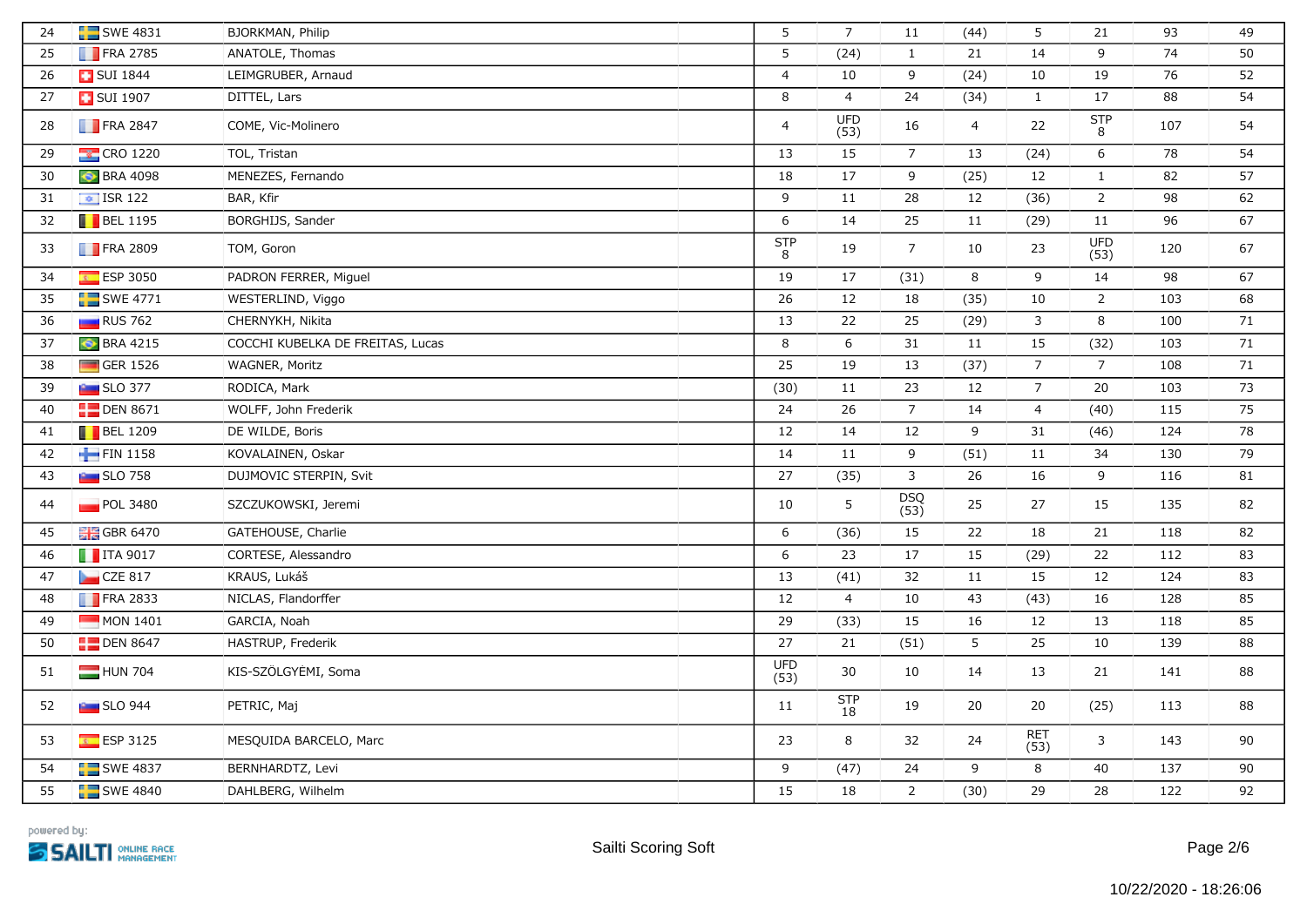| 56 | $\blacksquare$ BEL 1236 | SERGEYS, Lasse-Finn          |   | 11                 | (40)           | 19             | $\overline{4}$ | 32           | 26             | 132 | 92  |
|----|-------------------------|------------------------------|---|--------------------|----------------|----------------|----------------|--------------|----------------|-----|-----|
| 57 | <b>ESP 2917</b>         | MARTIN GARCIA-MARCOS, Manuel |   | 20                 | 16             | 26             | $\overline{7}$ | 24           | (36)           | 129 | 93  |
| 58 | $\Box$ UKR 17           | PYLYPCHII, Ivan              |   | 15                 | 13             | 16             | 23             | (41)         | 26             | 134 | 93  |
| 59 | CYP 2020                | BOEROS, Emilios Max          |   | 10                 | 20             | 30             | (49)           | 22           | 14             | 145 | 96  |
| 60 | <b>D</b> POR 2744       | SOUSA, Miguel                |   | 21                 | 15             | 16             | 26             | (34)         | 18             | 130 | 96  |
| 61 | <b>BUL 7377</b>         | MANEV, Vasil                 |   | 41                 | 8              | (43)           | 33             | 5            | 11             | 141 | 98  |
| 62 | $\equiv$ GRE 2548       | TOURNIS, Ioannis             |   | <b>UFD</b><br>(53) | 6              | 17             | 42             | 17           | 16             | 151 | 98  |
| 63 | <b>D</b> POR 2740       | MUNHA, Afonso                |   | 18                 | (42)           | 24             | 22             | 27           | $\overline{7}$ | 140 | 98  |
| 64 | GER 1393                | BERKTOLD, Josh               | M | 31                 | 30             | 6              | 31             | (38)         | $\mathbf{3}$   | 139 | 101 |
| 65 | GER 1391                | KRAUSE, Tim                  |   | <b>UFD</b><br>(53) | 33             | 15             | 5              | 36           | 13             | 155 | 102 |
| 66 | $\blacksquare$ UKR 102  | KARABADZHAK, Dmytro          |   | 23                 | (49)           | 33             | 33             | $\mathbf{3}$ | 11             | 152 | 103 |
| 67 | CZE 845                 | TOMES, Jiří                  |   | 12                 | 17             | 37             | (37)           | 18           | 20             | 141 | 104 |
| 68 | $\boxed{\div}$ ISR 126  | ELMAKIAS, Shahar             |   | (45)               | 21             | 37             | 17             | 26           | $\overline{4}$ | 150 | 105 |
| 69 | <b>H</b> GBR 6043       | KELSALL, Thomas              |   | 10                 | 28             | 20             | 17             | (42)         | 30             | 147 | 105 |
| 70 | <b>B</b> SVK 541        | BRESTOVSKY, Oliver           |   | 24                 | 40             | 18             | (42)           | 10           | 15             | 149 | 107 |
| 71 | AUT 2704                | PRUSA, Alexander Maximilian  |   | 32                 | 25             | 30             | 3              | 20           | (40)           | 150 | 110 |
| 72 | $\blacksquare$ FRA 2716 | EDOUARD, Torres-Ferrafiat    |   | 43                 | 22             | $\overline{4}$ | 13             | (47)         | 30             | 159 | 112 |
| 73 | <b>POL 3411</b>         | NOSOL, Filip                 |   | 14                 | 33             | 6              | 22             | 37           | (38)           | 150 | 112 |
| 74 | GER 1470                | SIGGE, Paul                  |   | 38                 | $\overline{7}$ | 27             | (41)           | 23           | 17             | 153 | 112 |
| 75 | $HUN$ 1313              | DEMJÉN, Olivér               |   | 29                 | 22             | 17             | 27             | 17           | (42)           | 154 | 112 |
| 76 | $\equiv$ GRE 2880       | KYFIDIS, Alexandros          |   | 21                 | 29             | (49)           | $\overline{4}$ | 40           | 19             | 162 | 113 |
| 77 | GER 1177                | VON HOLTUM, Leonard          |   | 19                 | 27             | 14             | 31             | (38)         | 22             | 151 | 113 |
| 78 | <b>EX</b> CRO 1303      | JURMAN, Edi                  |   | 20                 | 26             | 36             | (40)           | $\,8\,$      | 25             | 155 | 115 |
| 79 | <b>C</b> BRA 4097       | MENEZES, Guilherme           |   | 22                 | 14             | 20             | 40             | 19           | (41)           | 156 | 115 |
| 80 | <b>RUS</b> 204          | EREMIN, Dmitrii              |   | 30                 | 38             | 21             | (38)           | 14           | 13             | 154 | 116 |
| 81 | <b>POL 3481</b>         | JAROSZEK, Michal             |   | 33                 | (40)           | 35             | 30             | 9            | 10             | 157 | 117 |
| 82 | HUN 2005                | BORDA, Levente               |   | 35                 | 12             | 31             | (38)           | 32           | 9              | 157 | 119 |
| 83 | $\Box$ GER 1555         | BOTSCH, Constantin           |   | 38                 | 19             | 34             | 8              | 21           | RET<br>(53)    | 173 | 120 |
| 84 | $\blacksquare$ BEL 1200 | ROSSEL, Vic                  |   | 33                 | 31             | 29             | (39)           | 9            | 20             | 161 | 122 |
| 85 | HUN 1329                | SIKLÓSI, Mór                 |   | 25                 | 35             | 21             | 18             | 28           | (47)           | 174 | 127 |
| 86 | $CZE$ 908               | VALENTA, Jan                 |   | 24                 | 29             | 40             | 8              | 28           | (48)           | 177 | 129 |
| 87 | <b>B</b> SUI 1925       | RADU, Antonin                |   | 31                 | DSQ<br>(53)    | 14             | 10             | 41           | 33             | 182 | 129 |
| 88 | $\blacksquare$ AUT 1197 | SCHNEEWEIS, Philipp          |   | 16                 | 30             | 38             | 23             | 22           | (46)           | 175 | 129 |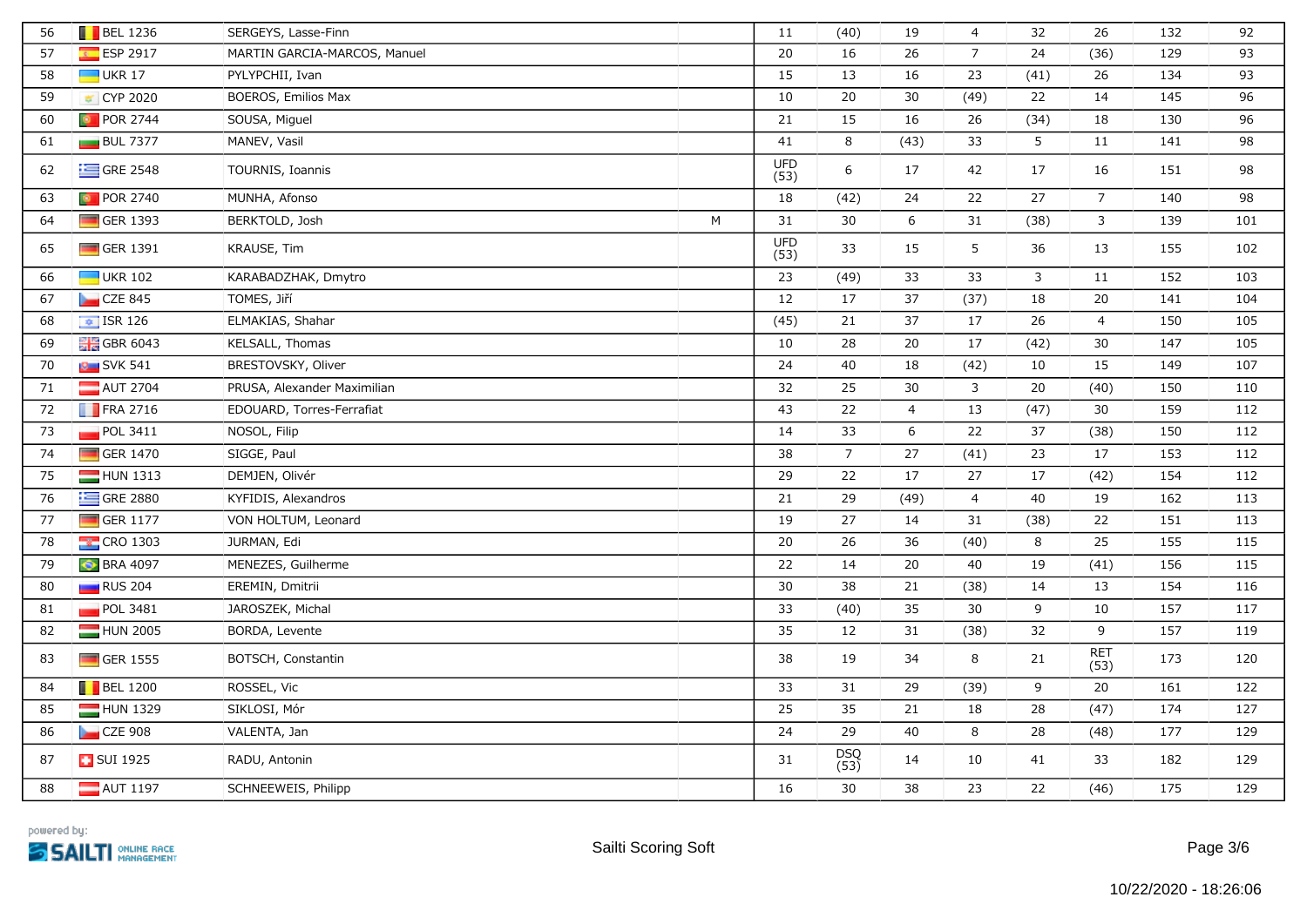| 89  | <b>CRO</b> 1155          | PETTENER, Grigor              | 23                 | 16             | (44) | 29   | 30   | 31          | 173 | 129 |
|-----|--------------------------|-------------------------------|--------------------|----------------|------|------|------|-------------|-----|-----|
| 90  | $\blacksquare$ BEL 1176  | <b>BULTYNCK, Anders</b>       | 16                 | 31             | 36   | 20   | 28   | UFD<br>(53) | 184 | 131 |
| 91  | $\frac{1}{2}$ HKG 313    | JESSOP, Peter                 | 11                 | 21             | 37   | 37   | 26   | (44)        | 176 | 132 |
| 92  | $\Box$ LTU 9412          | SCHEIDT, Erik                 | 28                 | 37             | (46) | 18   | 30   | 19          | 178 | 132 |
| 93  | ₹ CYP 3904               | ANDREOU, Stefanos             | 39                 | 24             | 19   | 14   | (49) | 38          | 183 | 134 |
| 94  | $SWE$ 4774               | BENGTSSON, Erik               | 35                 | 20             | 39   | (47) | 15   | 25          | 181 | 134 |
| 95  | $\blacksquare$ UKR 239   | KHASHCHYNA, Semen             | 38                 | 25             | 11   | (51) | 30   | 32          | 187 | 136 |
| 96  | <b>Extra</b> SLO 875     | KOVACIC, Rok                  | 31                 | (46)           | 14   | 24   | 44   | 27          | 186 | 140 |
| 97  | $\equiv$ GRE 2930        | APEIRANTHITIS, Alexandros     | 43                 | (44)           | 34   | 16   | 19   | 29          | 185 | 141 |
| 98  | $\frac{1}{2}$ ISR 168    | VERED VILENCHIK, Omer         | 32                 | 23             | 21   | 32   | (45) | 33          | 186 | 141 |
| 99  | <b>D</b> POR 2697        | BAPTISTA FERNANDES, Salvador  | <b>UFD</b><br>(53) | $\overline{7}$ | 33   | 48   | 39   | 16          | 196 | 143 |
| 100 | $\Box$ RUS 16            | EBSEENKO, Vsevoiod            | 30                 | 39             | (51) | 23   | 11   | 41          | 195 | 144 |
| 101 | $\blacksquare$ SLO 395   | KOPRIVEC, Peter               | 37                 | 32             | 13   | 31   | 31   | (43)        | 187 | 144 |
| 102 | $\frac{1}{2}$ CRO 1259   | DUPLANCIC, Bepo               | 26                 | 18             | 34   | (45) | 42   | 24          | 189 | 144 |
| 103 | $\Box$ DEN 8675          | HEDEGAARD, Marius             | (42)               | 38             | 20   | 19   | 31   | 36          | 186 | 144 |
| 104 | RUS 221                  | MAXIMKIN, Artem               | (44)               | 25             | 29   | 28   | 34   | 28          | 188 | 144 |
| 105 | CZE 844                  | BURDA, František              | 22                 | 28             | 28   | 35   | (35) | 34          | 182 | 147 |
| 106 | <b>BRA 4166</b>          | GIAGIO DO AMARAL, Luiz Felipe | (45)               | 27             | 33   | 41   | 18   | 33          | 197 | 152 |
| 107 | $\Box$ UKR 121           | SVISHCHOV, Dmytro             | 35                 | 15             | 30   | 48   | 25   | (49)        | 202 | 153 |
| 108 | <b>D</b> POR 2732        | CASTELO BRANCO, Augusto       | 43                 | 24             | 25   | 28   | 33   | (48)        | 201 | 153 |
| 109 | $\sim$ SLO 512           | GERZELJ, Teo                  | (47)               | 43             | 12   | 21   | 36   | 42          | 201 | 154 |
| 110 | $\frac{12}{12}$ CRO 1248 | LJUBICIC, Marin               | 46                 | (50)           | 35   | 19   | 21   | 35          | 206 | 156 |
| 111 | $LAT$ 68                 | MUCINS, Ricards               | 32                 | 23             | (41) | 38   | 39   | 24          | 197 | 156 |
| 112 | <b>BUL 2418</b>          | VANGELOV, Aleksandar          | 27                 | 31             | 44   | (46) | 16   | 42          | 206 | 160 |
| 113 | FIN 1161                 | PUOLAKKA, Henrik              | 17                 | 46             | 38   | (47) | 37   | 22          | 207 | 160 |
| 114 | $\equiv$ EST 268         | SEPP, Andrias                 | 19                 | 35             | (49) | 39   | 24   | 43          | 209 | 160 |
| 115 | $\sim$ SLO 811           | STRAVS, Valentin              | 20                 | (49)           | 29   | 21   | 46   | 45          | 210 | 161 |
| 116 | $\boxed{\div}$ ISR 993   | PULCI MAGEN, Reem             | 29                 | (45)           | 42   | 30   | 33   | 27          | 206 | 161 |
| 117 | $\blacksquare$ AUT 1231  | STEINLECHNER, Elie            | 36                 | 38             | (50) | 19   | 26   | 44          | 213 | 163 |
| 118 | AUT 1256                 | SCHWARZ, Jakob                | 34                 | 43             | 38   | (50) | 35   | 18          | 218 | 168 |
| 119 | $SLO$ 333                | PETAROS, Kristian             | 45                 | 26             | (47) | 26   | 46   | 26          | 216 | 169 |
| 120 | $\Box$ LTU 509           | KNIUBAS, Matas                | 34                 | 36             | 32   | 32   | (46) | 36          | 216 | 170 |
| 121 | $\overline{B}$ SRB 777   | BOZOKI, Andrej                | 41                 | 32             | 23   | 46   | (50) | 29          | 221 | 171 |
| 122 | CZE 859                  | PETERKA, Tomáš                | 18                 | 41             | 44   | (48) | 42   | 28          | 221 | 173 |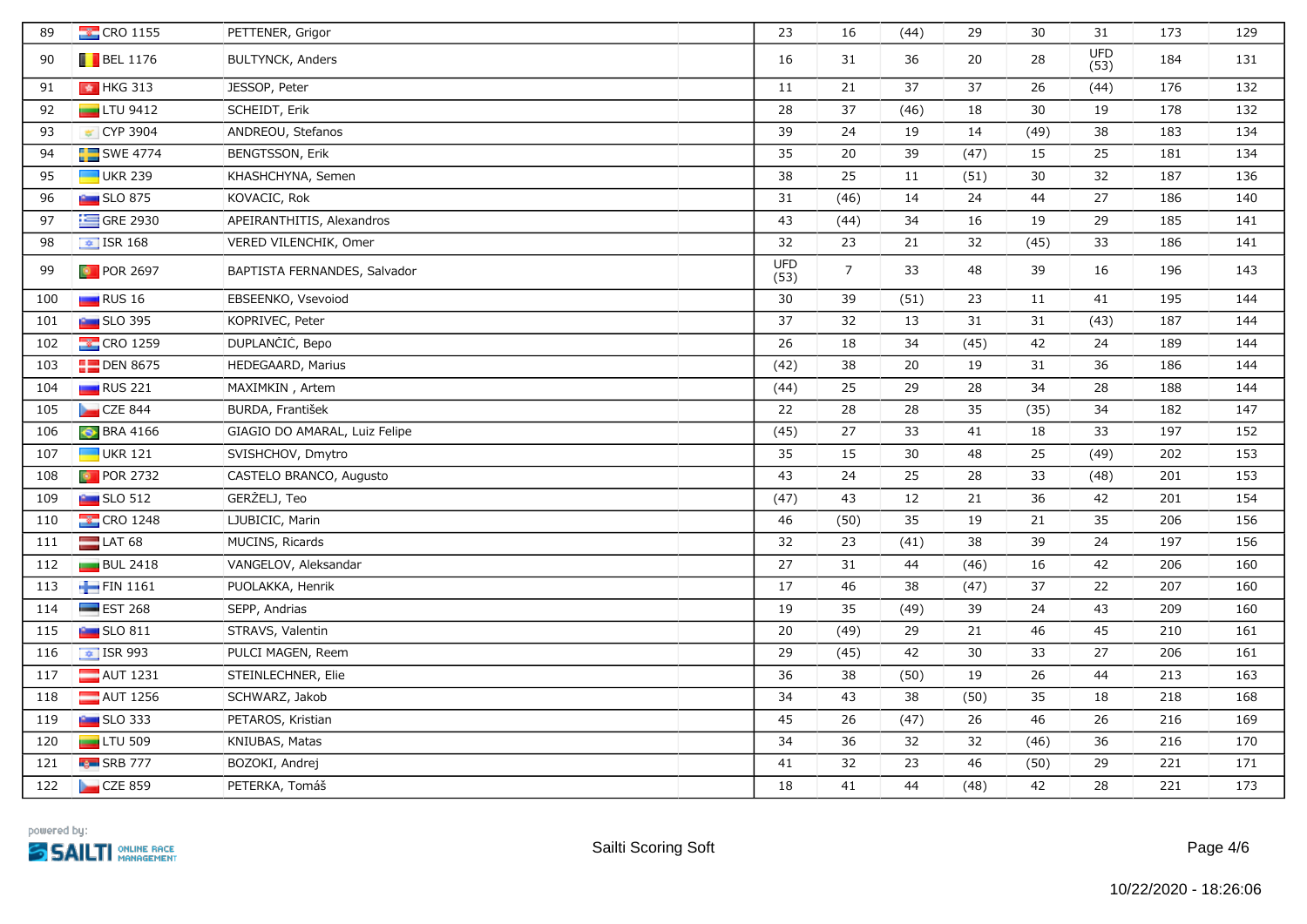| 123 | $\Box$ DEN 8594                  | WITZKE, Julius Poder   | 50                    | 20   | 28   | 35   | 41   | (51)               | 225   | 174 |
|-----|----------------------------------|------------------------|-----------------------|------|------|------|------|--------------------|-------|-----|
| 124 | $\blacksquare$ FRA 2781          | JEAN PHILIPPE, Boudard | 17                    | 44   | 26   | 49   | (50) | 39                 | 225   | 175 |
| 125 | $MON$ 1405                       | ASSCHER, Matteo        | 28                    | 34   | 41   | 45   | (45) | 27                 | 220   | 175 |
| 126 | MLT 86                           | MALLIA, Jake           | (42)                  | 27   | 35   | 39   | 39   | 35                 | 217   | 175 |
| 127 | RUS 205                          | ANTONIUK, Matvei       | <b>DPI</b><br>(50.30) | 48   | 45   | 13   | 48   | 23                 | 227.3 | 177 |
| 128 | $\overline{16}$ SRB 209          | DABIC, Pavle           | 28                    | 37   | 39   | 36   | 37   | (45)               | 222   | 177 |
| 129 | $\Box$ DEN 8652                  | JOHANNESEN, Jonathan   | 40                    | 41   | 22   | (47) | 38   | 37                 | 225   | 178 |
| 130 | <b>RUS</b> 189                   | KRIVOBOKOV, Ilia       | DSQ<br>(53)           | 29   | 48   | 20   | 45   | 37                 | 232   | 179 |
| 131 | <b>Fall</b> SRB 446              | YUILL, Filip           | 25                    | (50) | 42   | 33   | 49   | 31                 | 230   | 180 |
| 132 | $\frac{1}{2}$ ISR 151            | SLAVIN, Amit           | 39                    | 16   | 45   | 42   | (49) | 39                 | 230   | 181 |
| 133 | <b>BUL 988</b>                   | SHANGOV, Mariyan       | 36                    | 45   | 36   | (51) | 21   | 43                 | 232   | 181 |
| 134 | $\boxed{\div}$ ISR 132           | BILIA, Yam             | 34                    | 42   | 42   | (45) | 32   | 31                 | 226   | 181 |
| 135 | $\blacksquare$ AUT 187           | PULTE, Keno Ruben      | 37                    | 47   | 27   | (50) | 27   | 44                 | 232   | 182 |
| 136 | <b>HE</b> GBR 6400               | KEEGAN, Henry          | 37                    | 37   | 39   | (46) | 35   | 34                 | 228   | 182 |
| 137 | <b>But</b> SLO 912               | AL-DILAIMI, Liam       | 46                    | 28   | (50) | 29   | 40   | 41                 | 234   | 184 |
| 138 | $\sim$ SLO 211                   | OGRIZEK, Żan           | 41                    | 44   | 23   | 27   | 51   | <b>DNF</b><br>(53) | 239   | 186 |
| 139 | <b>D</b> POR 2722                | FRUTUOSO, Guilherme    | <b>UFD</b><br>(53)    | 48   | 49   | 32   | 33   | 24                 | 239   | 186 |
| 140 | <b>BUL 965</b>                   | NAYDENOV, Ivan         | 40                    | 43   | 22   | 36   | 47   | (48)               | 236   | 188 |
| 141 | $\sim$ SLO 141                   | VEZNAVER, Jean Jakob   | 44                    | 34   | 45   | 43   | 23   | (50)               | 239   | 189 |
| 142 | $\overline{\phantom{a}}$ SRB 102 | ZAKIC, Nenad           | 39                    | (49) | 41   | 34   | 40   | 37                 | 240   | 191 |
| 143 | FIN 1101                         | KLEMOLA, Atte          | 51                    | 50   | 40   | 28   | (51) | 23                 | 243   | 192 |
| 144 | $LAT$ 140                        | BASKEVICS, Emils Mikus | <b>UFD</b><br>(53)    | 32   | 43   | 44   | 44   | 30                 | 246   | 193 |
| 145 | $LTU$ 545                        | ANTANAVIČIUS, Marius   | 26                    | 39   | 48   | 36   | (48) | 45                 | 242   | 194 |
| 146 | CZE 714                          | DYMÁK, Matyáš          | 40                    | 46   | 46   | 25   | (51) | 39                 | 247   | 196 |
| 147 | $BUL$ 333                        | TUZLUKOV, Todor        | 44                    | 51   | 48   | 34   | 20   | (51)               | 248   | 197 |
| 148 | $\Box$ LTU 555                   | BESTAUSKAS, Benas      | 42                    | (51) | 46   | 44   | 34   | 38                 | 255   | 204 |
| 149 | $\frac{100}{100}$ GBR 6506       | SOYER, Derin Can       | 48                    | 45   | 40   | (49) | 48   | 32                 | 262   | 213 |
| 150 | $\equiv$ EST 228                 | OTTESSON, Raul         | 33                    | 42   | 47   | (52) | 44   | 47                 | 265   | 213 |
| 151 | $\blacksquare$ BEL 1210          | DE BIE, Alexander      | 50                    | 36   | 43   | 43   | (52) | 50                 | 274   | 222 |
| 152 | CYP 8824                         | ZOUBOVSKI, Anatoli     | 51                    | 48   | 47   | (52) | 43   | 35                 | 276   | 224 |
| 153 | $\equiv$ EST 311                 | RAHNEL, Martin         | 47                    | 34   | (50) | 50   | 50   | 46                 | 277   | 227 |
| 154 | $\frac{100}{100}$ GBR 6530       | EVANS, Noah            | 49                    | 47   | (51) | 41   | 43   | 49                 | 280   | 229 |
| 155 | <b>Part</b> SVK 2058             | ROLIK, Michal          | 48                    | (52) | 52   | 40   | 47   | 52                 | 291   | 239 |